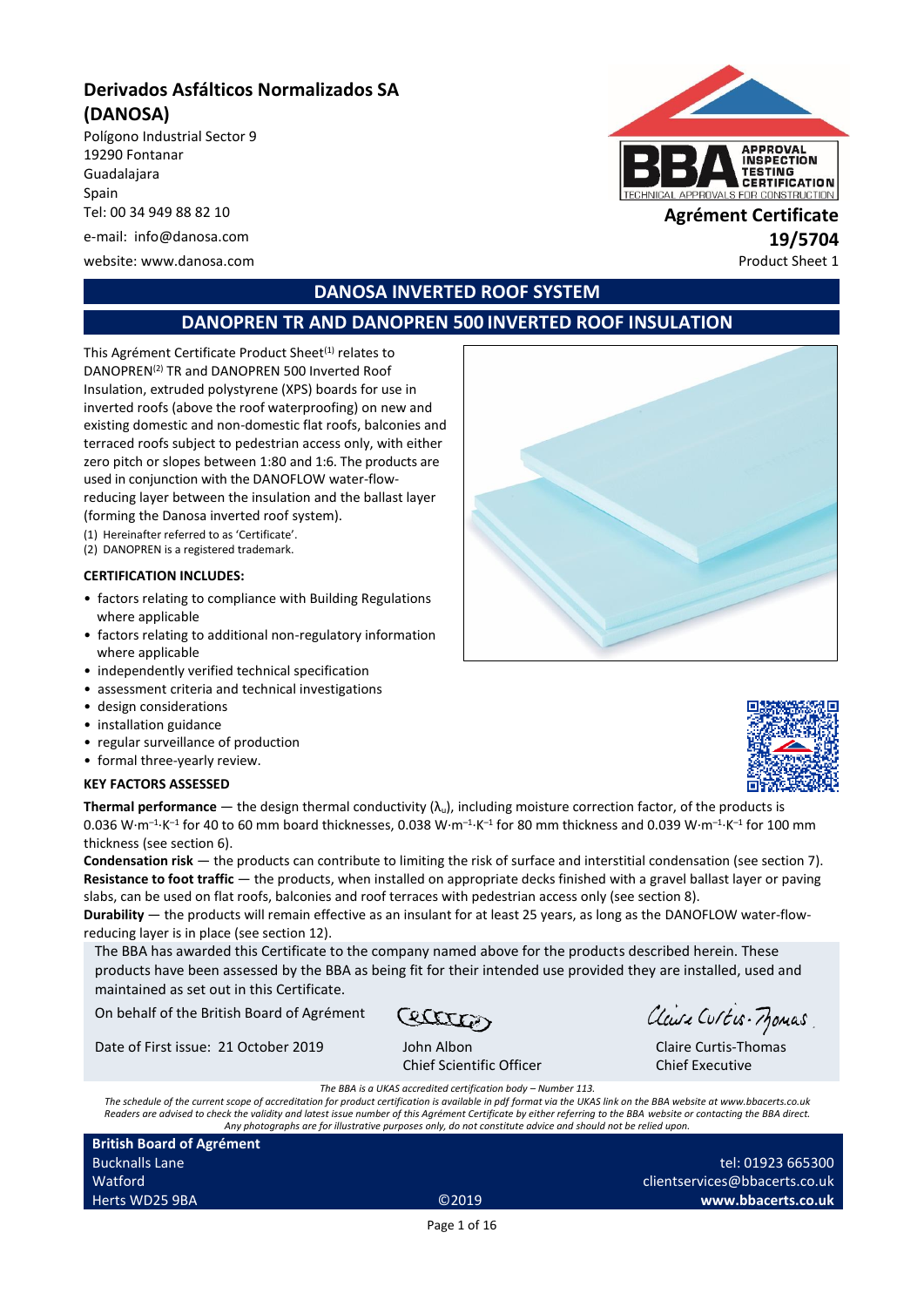# **Regulations**

In the opinion of the BBA, DANOPREN TR and DANOPREN 500 Inverted Roof Insulation, if installed, used and maintained in accordance with this Certificate, can satisfy or contribute to satisfying the relevant requirements of the following Building Regulations (the presence of a UK map indicates that the subject is related to the Building Regulations in the region or regions of the UK depicted):

|                                                                                                  |                                              | The Building Regulations 2010 (England and Wales) (as amended)                                                                                                                                                                                                                                                                                                                                                     |
|--------------------------------------------------------------------------------------------------|----------------------------------------------|--------------------------------------------------------------------------------------------------------------------------------------------------------------------------------------------------------------------------------------------------------------------------------------------------------------------------------------------------------------------------------------------------------------------|
| <b>Requirement:</b><br>Comment:                                                                  | B4(2)                                        | <b>External fire spread</b><br>The products, when used with suitable surface protection, can contribute to<br>enabling a roof to be unrestricted under this Requirement. See sections 9.2 and 9.3<br>of this Certificate.                                                                                                                                                                                          |
| <b>Requirement:</b><br>Comment:                                                                  | C2(c)                                        | <b>Resistance to moisture</b><br>The products can contribute to satisfying this Requirement. See sections 7.3 and 7.4<br>of this Certificate.                                                                                                                                                                                                                                                                      |
| <b>Requirement:</b><br>Comment:                                                                  | L1(a)(i)                                     | <b>Conservation of fuel and power</b><br>The products can contribute to satisfying this Requirement. See sections 6.1, 6.2 and<br>6.4 of this Certificate.                                                                                                                                                                                                                                                         |
| <b>Regulation:</b><br><b>Regulation:</b><br>Comment:                                             | $\overline{7}$<br>7(1)                       | Materials and workmanship (applicable to Wales only)<br>Materials and workmanship (applicable to England only)<br>The products are acceptable. See section 12.1 and the Installation part of this<br>Certificate.                                                                                                                                                                                                  |
| <b>Regulation:</b><br>Comment:                                                                   | 7(2)                                         | Materials and workmanship (applicable to England only)<br>The products are restricted under this Regulation in some cases. See sections 9.1<br>and 9.4 of this Certificate                                                                                                                                                                                                                                         |
| <b>Regulation:</b><br><b>Regulation:</b><br><b>Regulation:</b><br><b>Regulation:</b><br>Comment: | 26<br><b>26A</b><br><b>26A</b><br><b>26B</b> | CO <sub>2</sub> emission rates for new buildings<br>Fabric energy efficiency rates for new dwellings (applicable to England only)<br>Primary energy consumption rates for new buildings (applicable to Wales only)<br>Fabric performance values for new dwellings (applicable to Wales only)<br>The products can contribute to satisfying these Regulations. See sections 6.1, 6.2<br>and 6.4 of this Certificate. |

|                                             | The Building (Scotland) Regulations 2004 (as amended) |                                                                                                                                                                                                                                                                                                                 |  |
|---------------------------------------------|-------------------------------------------------------|-----------------------------------------------------------------------------------------------------------------------------------------------------------------------------------------------------------------------------------------------------------------------------------------------------------------|--|
| <b>Regulation:</b><br>Comment:              | 8(1)(2)                                               | Durability, workmanship and fitness of materials<br>The products are acceptable. See sections 11.1 and 12.1 and the <i>Installation</i> part of<br>this Certificate.                                                                                                                                            |  |
| <b>Regulation:</b><br>Standard:<br>Comment: | 9<br>2.7                                              | Building standards applicable to construction<br>Spread on external walls<br>The products are restricted under this Standard, with reference to clause 2.7.2 <sup>(1)(2)</sup> .<br>See sections 9.1 and 9.5 of this Certificate.                                                                               |  |
| Standard:<br>Comment:                       | 2.8                                                   | Spread from neighbouring buildings<br>The products, when used with suitable surface protection, can be regarded as<br>having low vulnerability and can contribute to enabling a roof to be unrestricted<br>under clause 2.8.1 <sup>(1)(2)</sup> of this Standard. See sections 9.2 and 9.3 of this Certificate. |  |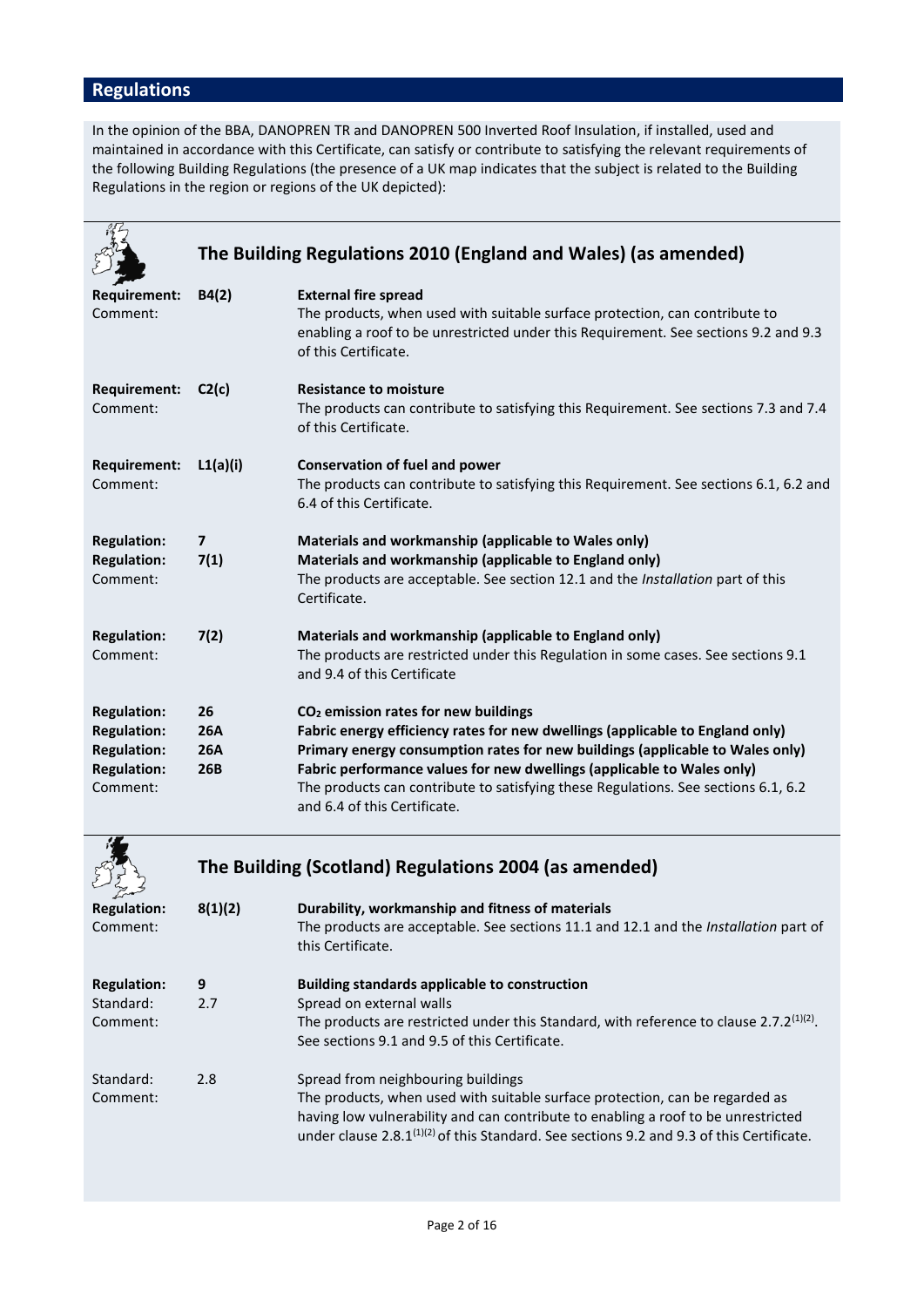| Standard:<br>Comment:              | 3.15          | Condensation<br>The products can contribute to satisfying this Standard, with reference to clauses<br>3.15.1 <sup>(1)(2)</sup> , 3.15.3 <sup>(1)(2)</sup> , 3.15.4 <sup>(1)(2)</sup> , 3.15.5 <sup>(1)(2)</sup> and 3.15.6 <sup>(1)(2)</sup> . See sections 7.3 and 7.5<br>of this Certificate.                                                                                                                                                                                                                                                                                                                                                                              |  |
|------------------------------------|---------------|------------------------------------------------------------------------------------------------------------------------------------------------------------------------------------------------------------------------------------------------------------------------------------------------------------------------------------------------------------------------------------------------------------------------------------------------------------------------------------------------------------------------------------------------------------------------------------------------------------------------------------------------------------------------------|--|
| Standard:<br>Standard:<br>Comment: | 6.1(b)<br>6.2 | Carbon dioxide emissions<br>Building insulation envelope<br>The products can contribute to satisfying these Standards, with reference to clauses,<br>or parts of, 6.1.1 <sup>(1)</sup> , 6.2.1 <sup>(1)</sup> (2), 6.2.4 <sup>(1)</sup> (2), 6.2.5 <sup>(2)</sup> , 6.2.6 <sup>(1)</sup> (2) to 6.2.11 <sup>(1)</sup> (2), 6.2.12 <sup>(2)</sup> and<br>6.2.13 $(1)(2)$ . See sections 6.1, 6.2 and 6.4 of this Certificate.                                                                                                                                                                                                                                                 |  |
| Standard:<br>Comment:              | 7.1(a)(b)     | Statement of sustainability<br>The products can contribute to satisfying the relevant requirements of Regulation 9,<br>Standards 1 to 6, and therefore will contribute to a construction meeting a bronze<br>level of sustainability as defined in this Standard. In addition, the products can<br>contribute to a construction meeting a higher level of sustainability as defined in this<br>Standard, with reference to clauses 7.1.4 <sup>(1)(2)</sup> [Aspects $1^{(1)(2)}$ and $2^{(1)}$ ], 7.1.6 <sup>(1)(2)</sup><br>[Aspects $1^{(1)(2)}$ and $2^{(1)}$ ] and 7.1.7 <sup>(1)(2)</sup> [Aspect $1^{(1)(2)}$ ]. See sections 6.1, 6.2 and 6.4 of<br>this Certificate. |  |
| <b>Regulation:</b><br>Comment:     | 12            | <b>Building standards applicable to conversions</b><br>All comments given for the products under Regulation 9, Standards 1 to 6, also apply<br>to this Regulation, with reference to clause 0.12.1 $(1)(2)$ and Schedule 6 $(1)(2)$ .<br>(1) Technical Handbook (Domestic).                                                                                                                                                                                                                                                                                                                                                                                                  |  |
|                                    |               | (2) Technical Handbook (Non-Domestic).                                                                                                                                                                                                                                                                                                                                                                                                                                                                                                                                                                                                                                       |  |
|                                    |               | The Building Regulations (Northern Ireland) 2012 (as amended)                                                                                                                                                                                                                                                                                                                                                                                                                                                                                                                                                                                                                |  |
| <b>Regulation:</b>                 | 23            | <b>Fitness of materials and workmanship</b>                                                                                                                                                                                                                                                                                                                                                                                                                                                                                                                                                                                                                                  |  |
| Comment:                           |               | The products are acceptable. See section 12.1 and the Installation part of this<br>Certificate.                                                                                                                                                                                                                                                                                                                                                                                                                                                                                                                                                                              |  |
| <b>Regulation:</b><br>Comment:     | 29            | Condensation<br>The products can contribute to satisfying this Regulation. See section 7.3 of this<br>Certificate.                                                                                                                                                                                                                                                                                                                                                                                                                                                                                                                                                           |  |
| <b>Regulation:</b><br>Comment:     | 36(b)         | <b>External fire spread</b><br>The system, when used with suitable surface protection, can contribute to enabling<br>a roof to be unrestricted under the requirements of this Regulation. See sections 9.2<br>and 9.3 of this Certificate.                                                                                                                                                                                                                                                                                                                                                                                                                                   |  |
| <b>Regulation:</b>                 | 39(a)(i)      | <b>Conservation measures</b>                                                                                                                                                                                                                                                                                                                                                                                                                                                                                                                                                                                                                                                 |  |
| <b>Regulation:</b>                 | 40(2)         | Target carbon dioxide emission rate                                                                                                                                                                                                                                                                                                                                                                                                                                                                                                                                                                                                                                          |  |
| Comment:                           |               | The products can contribute to satisfying these Regulations. See sections 6.1, 6.2<br>and 6.4 of this Certificate.                                                                                                                                                                                                                                                                                                                                                                                                                                                                                                                                                           |  |

# **Construction (Design and Management) Regulations 2015 Construction (Design and Management) Regulations (Northern Ireland) 2016**

Information in this Certificate may assist the client, designer (including Principal Designer) and contractor (including Principal Contractor) to address their obligations under these Regulations.

See sections: 3 *Delivery and site handling* (3.1 and 3.3), 4 *Use* (4.12) and 13 *Installation* (13.5) of this Certificate.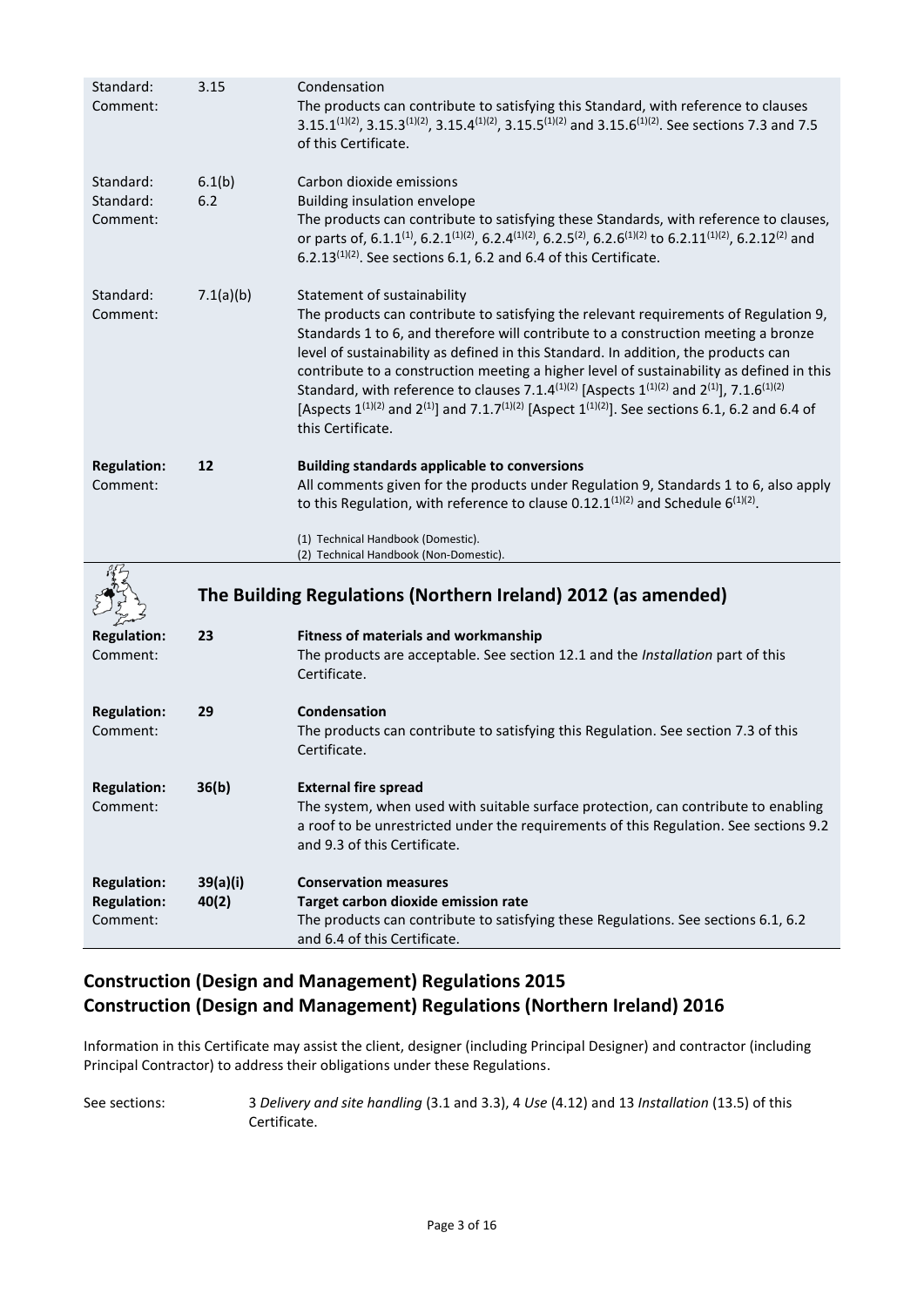## **Additional Information**

#### **NHBC Standards 2019**

In the opinion of the BBA, DANOPREN TR and DANOPREN 500 Inverted Roof Insulation, if installed, used and maintained in accordance with this Certificate, can satisfy or contribute to satisfying the relevant requirements in relation to *NHBC Standards*, Chapter 7.1 *Flat roofs and balconies*.

### **CE marking**

The Certificate holder has taken the responsibility of CE marking the products in accordance with harmonised European Standard BS EN 13164 : 2012. An asterisk (\*) appearing in this Certificate indicates that data shown is given in the manufacturer's Declaration of Performance.

## **Technical Specification**

### **1 Description**

1.1 DANOPREN TR and DANOPREN 500 Inverted Roof Insulation comprises extruded polystyrene (XPS) foam boards, available in one standard size and rebated for lap jointing (see Figure 1). The boards are used in conjunction with the DANOFLOW water-flow-reducing layer and are for use with a gravel ballast or paving finish.



#### 1.2 The products have the nominal characteristics shown in Table 1.

*Table 1 Nominal characteristics of DANOPREN TR and DANOPREN 500 Inverted Roof Insulation*

|                                                        | DANOPREN TR          | DANOPREN 500         |
|--------------------------------------------------------|----------------------|----------------------|
| Minimum compressive strength at 10% compression* (kPa) | 300                  | 500                  |
| Length x width (mm)                                    | 1250 x 600           | 1250 x 600           |
| Thicknesses (mm)                                       | 40, 50, 60, 80, 100  | 50, 60, 80           |
|                                                        | Rebated              | Rebated              |
| Edge detail                                            | (15 mm x half board) | (15 mm x half board) |
|                                                        | thickness)           | thickness)           |
| Colour                                                 | Blue                 | Blue                 |

1.3 The DANOFLOW water-flow-reducing layer acts as both a filter and water-flow-reducing layer between the insulation and the roof ballast. The nominal characteristics are shown in Table 2.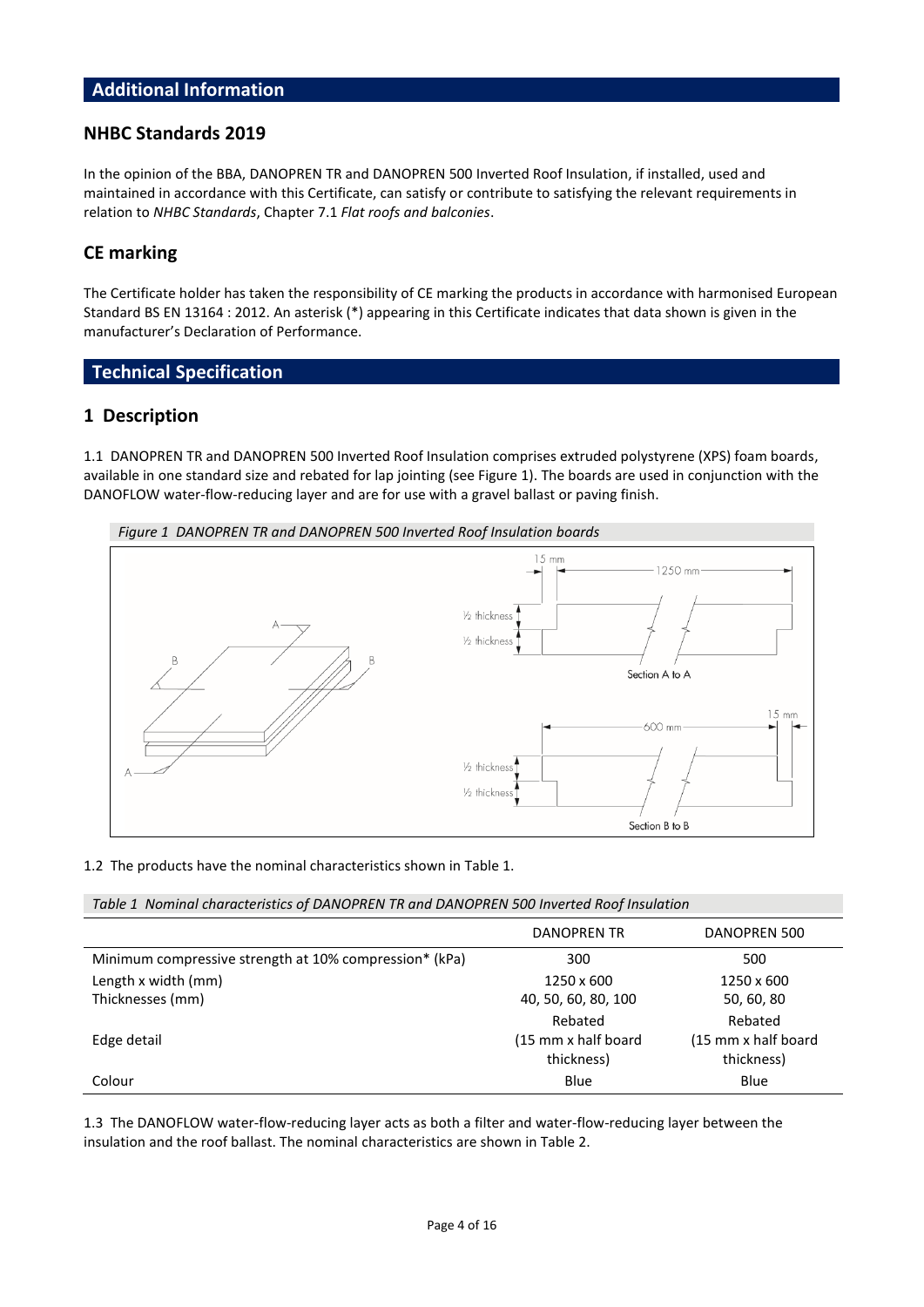|  | Table 2 Nominal characteristics of the DANOFLOW water-flow-reducing layer |  |
|--|---------------------------------------------------------------------------|--|
|--|---------------------------------------------------------------------------|--|

| Material type (vapour permeable membrane)             | Thermally bonded polyolefin film laminate composite |
|-------------------------------------------------------|-----------------------------------------------------|
| Roll size (m)                                         | $50 \times 1.5$                                     |
| Water vapour resistance ( $MN \cdot s \cdot g^{-1}$ ) | 0.1                                                 |
| Head of water test (1.0 m)                            | No penetration                                      |
| Mass per unit area $(g \cdot m^{-2})$                 | $100$ (min)                                         |
| Lap joints ( $mm$ ) $-$ unsealed                      | 300                                                 |
| Colour                                                | <b>Black</b>                                        |

1.4 Ancillary items outside the scope of this Certificate include:

- gravel ballast comprising a washed low-fines aggregate, rounded and a minimum of 19 mm in size, and laid to a minimum depth of 50 mm, OR paving ballast of minimum 40 mm thickness
- paving support/spacer pads
- DANOLOSA paving slab incorporating extruded polystyrene insulation
- DANOFELT PY 300 needle-punched polyester geotextile, for use as a separating layer
- DANOPREN UPSTAND BOARD (50 mm XPS insulation with a 6 mm fibre cement board facing)
- DANODREN JARDIN HDPE drainage layer
- DANODREN R20 HDPE drainage layer
- separating or cushion layers, if required (see section 4.11)
- rainwater outlet grilles
- dual-level rainwater outlets.

# **2 Manufacture**

2.1 DANOPREN TR and DANOPREN 500 Inverted Roof Insulation boards are produced through a continuous extrusion process whereby the raw polystyrene is melted in an extruder machine together with additives (flame retardant, pigments, etc.), with other additives subsequently added which act as expansion or foaming agents. The fall of the pressure, once the end of the extruder is reached, makes the gel expand. This results in a continuous board, with a homogeneous closed-cellular structure.

2.2 The DANOFLOW water-flow-reducing layer is manufactured by a thermal-bonding process in which a polypropylene breathable micro-porous film is bonded to polypropylene non-woven membranes to form a flexible sheet.

2.3 As part of the assessment and ongoing surveillance of product quality, the BBA has:

- agreed with the manufacturer the quality control procedures and product testing to be undertaken
- assessed and agreed the quality control operated over batches of incoming materials
- monitored the production process and verified that it is in accordance with the documented process
- evaluated the process for management of nonconformities
- checked that equipment has been properly tested and calibrated
- undertaken to carry out the above measures on a regular basis through a surveillance process, to verify that the specifications and quality control being operated by the manufacturer are being maintained.

2.4 The management system of the manufacturer has been assessed and registered as meeting the requirements of BS EN ISO 9001 : 2015 by Bureau Veritas (Certificate ES083321-1).

# **3 Delivery and site handling**

3.1 The DANOPREN TR and DANOPREN 500 Inverted Roof Insulation boards are shrink wrapped in polythene and delivered to site on pallets or bearers. Each pack shows the manufacturer's name, grade, type marking and BBA logo, incorporating the number of this Certificate.

3.2 Boards must be stored flat, off the ground on a clean, level surface and under cover to protect them from prolonged exposure to sunlight and high winds.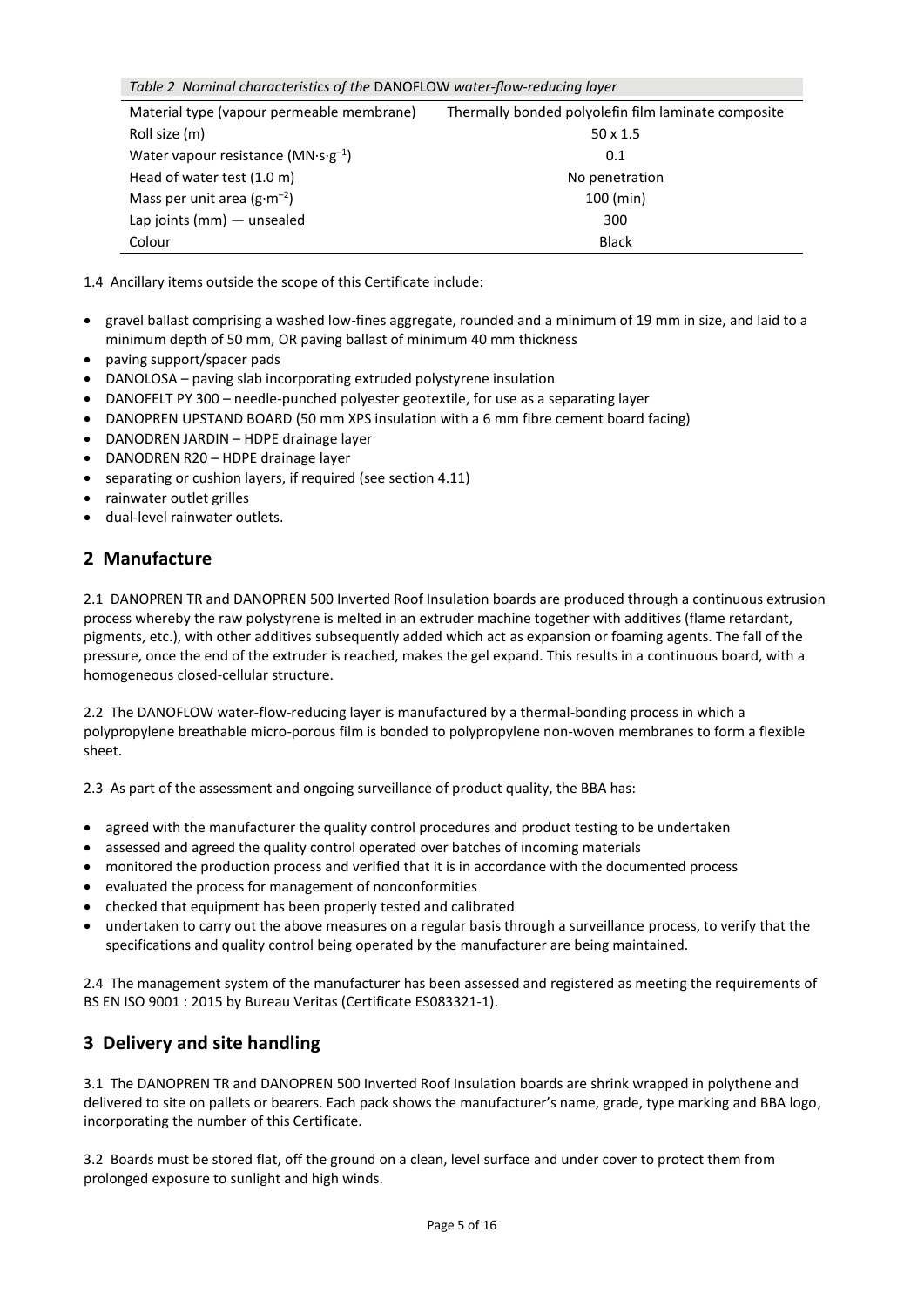3.3 The boards must not be exposed to open flame or other ignition sources.

3.4 Care must be taken to avoid contact with solvents and materials containing organic components.

3.5 Damaged boards must not be used.

3.6 Rolls of the DANOFLOW water-flow-reducing layer are delivered to site in packages that carry a label bearing the marketing company's name, the grade identification and the BBA logo including the number of this Certificate.

3.7 The rolls should be stored flat on their sides, on a smooth, clean, dry surface, under cover and protected from sunlight.

### **Assessment and Technical Investigations**

The following is a summary of the assessment and technical investigations carried out on DANOPREN TR and DANOPREN 500 Inverted Roof Insulation.

### **Design Considerations**

#### **4 Use**

4.1 DANOPREN TR and DANOPREN 500 Inverted Roof Insulation are suitable for use as thermal insulation in inverted roof applications (above the roof waterproofing) on new and existing domestic and non-domestic flat roofs, balconies and terraced roofs subject to pedestrian access only, with either a zero pitch or slopes between 1:80 and 1:6, on a suitably designed timber, concrete or metal structural deck and appropriate fully supported waterproofing system.

4.2 The boards must always be overlaid with the water-flow-reducing layer, which acts both as a filter layer preventing fines and other debris from passing through and as a water-flow-reducing layer (minimising cold rainwater flowing between the insulation and the roof waterproofing, and thus consequent heat loss). This membrane must be laid with 300 mm laps (see section 14.3) and covered with a gravel ballast or paving finish.

4.3 For the purpose of this Certificate:

- flat roofs are defined as those roofs having either a minimum finished fall between 1:80 and 1:6, or a zero pitch with finished falls from 0 to 1:80. For design purposes on sloping flat roofs, twice the minimum finished fall should be assumed, unless a detailed analysis of the roof is available, including overall and local deflection, direction of falls etc. (See also *BBA Information Sheet No 4*).
- pedestrian access roofs are defined as roofs consisting of the structural deck and all the layers on it (including waterproofing, thermal insulation and a surface protective layer), which are designed for foot traffic and gathering of people greater than that required for maintenance.

4.4 Concrete, metal or timber roofs should be designed in accordance with the relevant provisions of BS 6229 : 2018, BS 8217 : 2005 and BS 8218 : 1998, in particular to accommodate the weight of the ballast layer.

4.5 Care must be taken to ensure that upgraded roofs are capable of carrying the increased load and depth of the installed system.

4.6 Decks should be covered with one or more of the following roof waterproofing specifications:

- built-up specifications using reinforced bitumen membranes to BS 8747 : 2007 in accordance with the recommendations of Table 5, and installed to the relevant clauses of BS 8217 : 2005
- mastic asphalt laid in accordance with BS 8218 : 1998
- other waterproofing systems which are the subject of a current Agrément Certificate, and laid in accordance with, and within the limitations imposed by, that Certificate.

4.7 It is essential that roof falls and drainage paths are correctly designed to avoid ponding (and the subsequent risk of silt build-up) and stresses in freezing conditions, and to reduce water entry in the event of a failure in the waterproofing layer.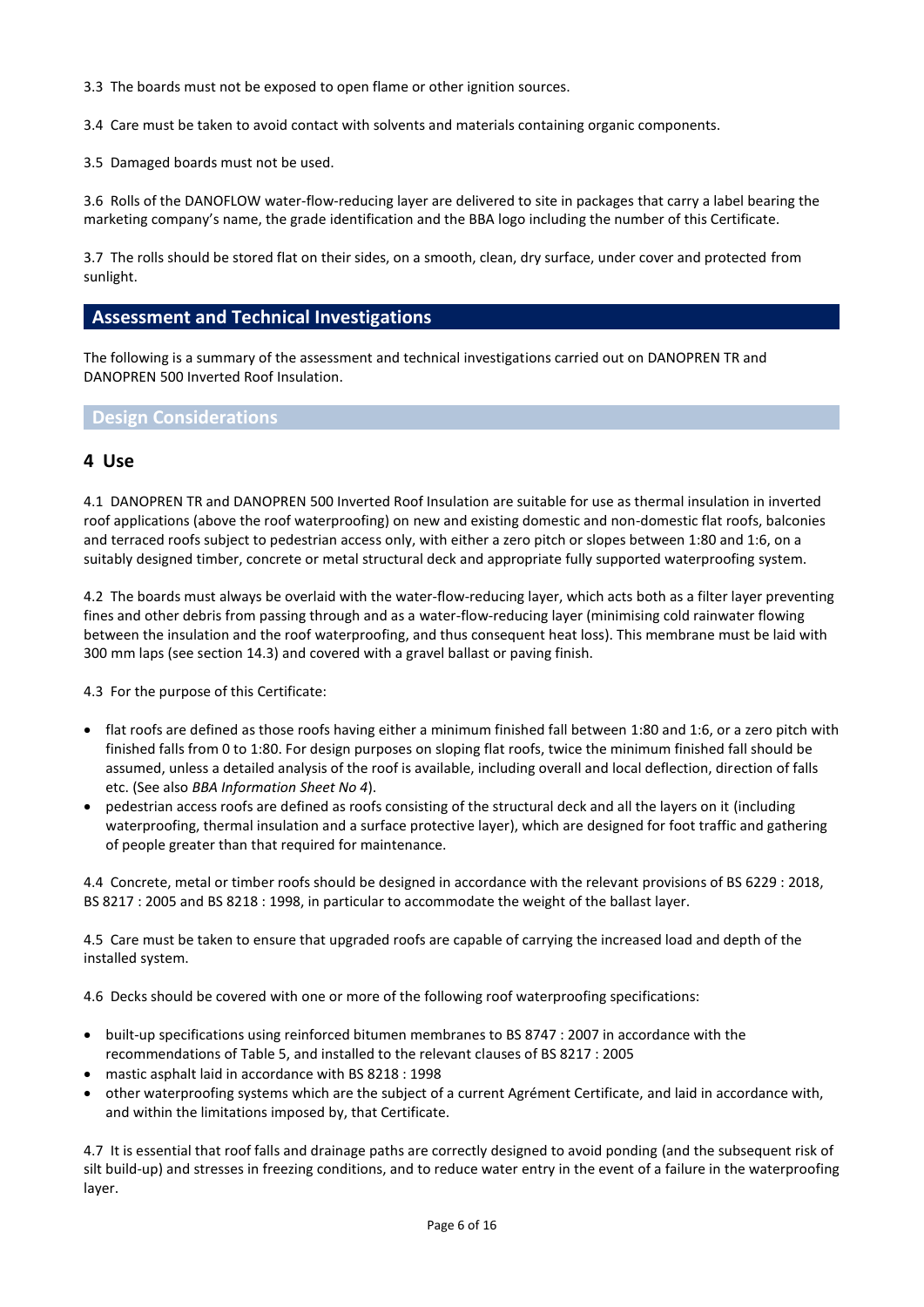4.8 The roof must be designed with adequate falls unless the roof waterproofing system has been specifically designed and covered by a valid BBA Certificate for use in a zero pitch roof application. For zero pitch roofs it is particularly important to identify the correct drainage points, to ensure that drainage is sufficient and effective. Reference should be made to the appropriate clauses of the LRWA Guidance Note No 7 *Specifier Guidance for Flat Roof Falls,* which generally requires surface drainage falls.

4.9 Dual-level roof drainage should be provided in accordance with BS 6229 : 2018 and BS EN 12056-3 : 2000 to drain water off at the level of the water-flow-reducing layer and also at the level of the roof waterproofing.

4.10 Drainage points need to be located at the lowest point of the roof, to facilitate the effective removal of rainwater. Care is needed to identify these locations. For example, precast concrete decks will deflect between spans, and midspan may be the lowest point of the roof rather than roof edges or column supports.

4.11 Where there is a risk from plasticiser migration or other contaminants from the roof waterproofing (such as PVC single-ply membranes), a suitable isolating sheet must be interposed between the roof waterproofing and the insulation boards. For loose laid single-layer roof waterproofing membranes, a cushion layer should be interposed. For mastic asphalt waterproofing membranes, a non-woven polyester fleece isolating membrane must be interposed in accordance with BS 8218 : 1998. Further details can be obtained from the Certificate holder.

4.12 A roof ballast layer must be installed as work progresses, to protect both the water-flow-reducing layer and the boards from the effects of wind uplift, UV degradation and foot traffic. The ballasted roof finish may be either gravel ballast or paving, which must be assessed by a suitably experienced and competent individual for its suitability according to region exposure and building height. In addition, the dead load imposed by the finish must be allowed for in calculating the total acceptable load on the deck. Care must be taken to ensure that upgraded roofs are capable of carrying the increased load and depth of the installed system. Ballast must not be stacked in one place on the roof unless the roof is capable of supporting it.

4.13 Gravel ballast should be washed, rounded and a minimum of 19 mm in size, and laid to a minimum thickness of 50 mm. The minimum size of ballast depends on the wind loads and parapet height to prevent wind scour of the ballast. The ballast should be installed in accordance with BS EN 1991-1-4 : 2005 and its UK National Annex.

4.14 The gravel ballast specification given in section 4.13 is suitable for sheltered regions, or buildings up to 10 storeys above the ground. On buildings up to 15 storeys, this specification may be used, but the perimeter must be loaded with paving determined by reference to BS EN 1991-1-2 : 2002. For other exposure conditions or tall buildings, specialist advice should be sought.

4.15 A paving ballast comprising a minimum 40 mm thickness of cast stone, mineral or pressed concrete paving slabs is suitable in sheltered regions and in buildings up to 15 storeys. For other exposure conditions or tall buildings, specialist advice should be sought. Paving slabs can be laid fully supported, or may be supported using proprietary support/spacer pads, in accordance with the Certificate holder's recommendations.

# **5 Practicability of installation**

The products are designed to be installed by a competent general builder or contractor experienced with these types of products.

# **6 Thermal performance**



6.1 Calculations of the thermal transmittance (U value) of a specific roof construction should be carried out in accordance with BS EN ISO 6946 : 2017 and BRE Report BR 443 : 2006, using the design thermal conductivity (λU) (including moisture correction factor) and the fx drainage correction for the system, including DANOPREN TR and DANOPREN 500, as given below. (See also *BBA Information Sheet No 4*).

- 0.036  $W \cdot m^{-1} \cdot K^{-1}$  for 40, 50 and 60 mm thicknesses
- 0.038  $W \cdot m^{-1} \cdot K^{-1}$  for an 80 mm thickness
- 0.039  $W \cdot m^{-1} \cdot K^{-1}$  for a 100 mm thickness
- $f$ x = 0.005  $-$  drainage correction (incorporating the water-flow-reducing layer).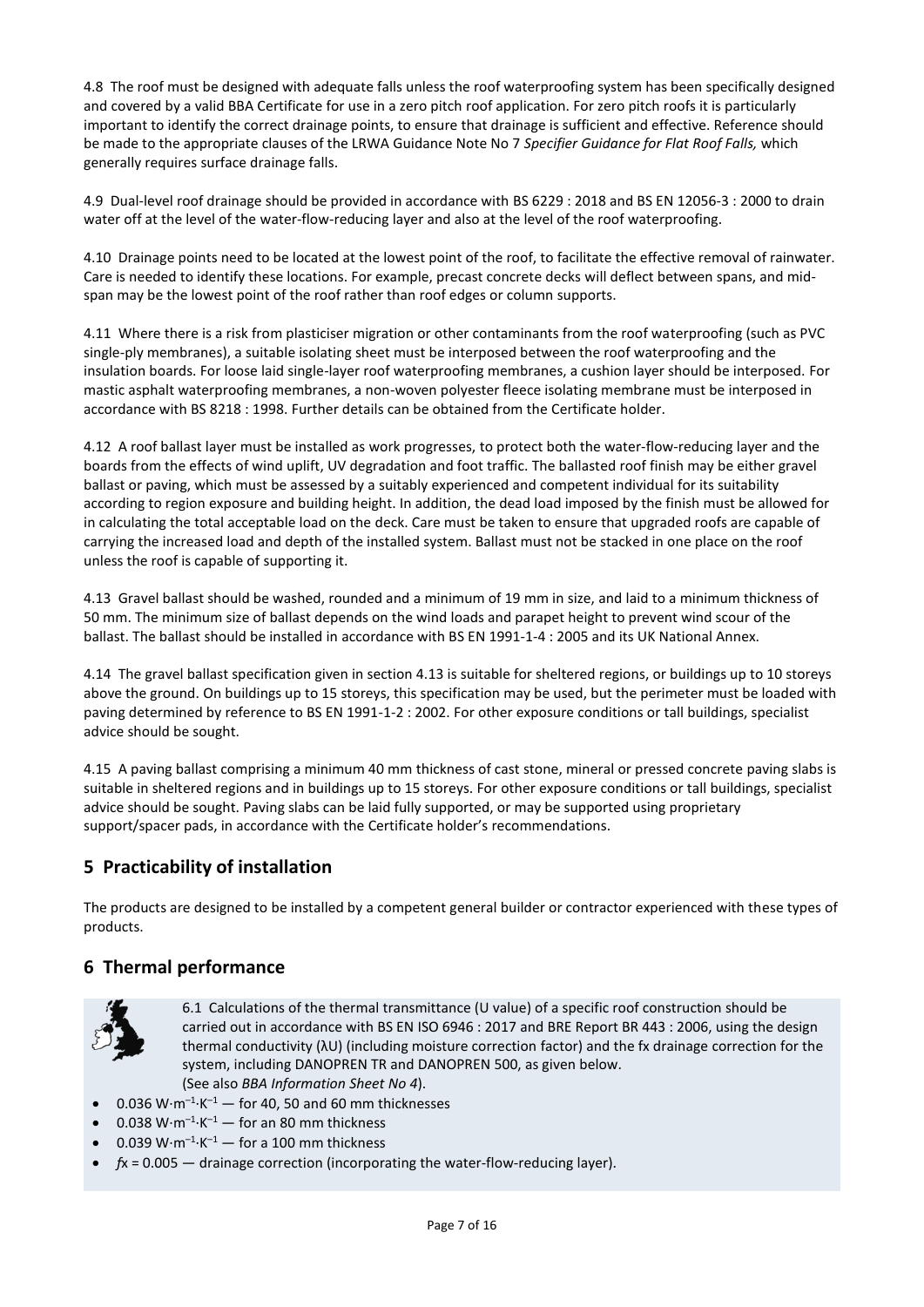6.2 The value of a completed roof will depend on the insulation thickness, type of substrate and internal finish. When considering insulation requirements, designers should refer to the detailed guidance contained in the documents supporting the national Building Regulations. The U values shown in Table 3 indicate that the products can contribute to a roof achieving typical U values referred to in those supporting documents.

| Table 5 Example 6 - Values for fluction and zero pitch applications (incorporating the<br>DANOFLOW water-flow-reducing layer) |                                                                                                 |                         |  |
|-------------------------------------------------------------------------------------------------------------------------------|-------------------------------------------------------------------------------------------------|-------------------------|--|
| Required<br>U value                                                                                                           | DANOPREN TR and DANOPREN 500 Inverted Roof Insulation<br>thickness required <sup>(2)</sup> (mm) |                         |  |
| $(W \cdot m^{-2} \cdot K^{-1})$                                                                                               | $p = 3$                                                                                         | $p = 8$                 |  |
|                                                                                                                               | $(mm \cdot day^{-1})$                                                                           | $(mm \cdot day^{-1})$   |  |
| 0.13                                                                                                                          | $100 + 100 + 80 + 40$                                                                           | $100 + 100 + 100 + 100$ |  |
| 0.15                                                                                                                          | $100 + 100 + 80$                                                                                | $100 + 100 + 80 + 40$   |  |
| 0.16                                                                                                                          | $100 + 100 + 50$                                                                                | $100 + 100 + 100$       |  |
| 0.18                                                                                                                          | $100 + 80 + 40$                                                                                 | $100 + 100 + 50$        |  |
| 0.20                                                                                                                          | $100 + 100$                                                                                     | $100 + 80 + 40$         |  |
| 0.25                                                                                                                          | $100 + 50$                                                                                      | $100 + 80$              |  |

Table 3 Example U<sup>(1)</sup> values for flat roof and zero pitch applications (incorporating the

(1) Deck taken as 200 mm dense reinforced concrete ( $\lambda = 2.5$  W·m<sup>-1</sup>·K<sup>-1</sup>)

(2) Thinnest available insulation thickness or thickness combination to achieve the design U value. Note: thickest boards always used as bottom layer/s.

6.3 Rainfall reaching the roof waterproofing membrane will temporarily affect the rate of heat loss from the roof and should be accounted for by adding a correction (*∆U*r) to the calculated roof U value in accordance with Annex F.4 of BS EN ISO 6946 : 2017, as follows:

#### *∆U*<sup>r</sup> = *pfx* (*R*1/*R*T) <sup>2</sup> where:

 $\Delta U$ <sub>r</sub> = correction to the calculated thermal transmittance of the roof element (W·m<sup>-2</sup>·K<sup>-1</sup>)

 $p$  = average rate of precipitation during the heating season (mm·day<sup>-1</sup>)<sup>(1)</sup>

*f* = drainage factor giving the fraction of *p* reaching the waterproof membrane

x = factor for increased heat loss caused by rainwater flowing on the membrane (0.04 W·day·m<sup>-2</sup>·K<sup>-1</sup>·mm<sup>-1</sup>)

 $R_1$  = thermal resistance of the layer of insulation above the waterproofing membrane (m<sup>2</sup>·K·W<sup>-1</sup>)

 $R_{\text{T}}$  = total thermal resistance of the construction before application of the correction (m<sup>2</sup>·K·W<sup>-1</sup>)

*fx* = 0.005 drainage correction for the system incorporating the water-flow-reducing layer.

(1) Seasonal average rainfall can be found at **<https://www.metoffice.gov.uk/public/weather/climate/>** 'enter town, city or postcode' for the nearest of around 300 UK weather stations, select 'Averages table' and sum the monthly 'Rainfall' for October to May and divide by 243 to obtain '*p*' in mm·day–<sup>1</sup> .

#### **Junctions**



6.4 Care must be taken in the overall design and construction of junctions with other elements and openings to minimise thermal bridges and air infiltration. Detailed guidance can be found in the documents supporting the national Building Regulations.

# **7 Condensation risk**

7.1 Warm water trapped under the boards is likely to be replaced by colder water during rainfall. Therefore, during heavy or continuous rainfall the roof waterproofing and the deck will be cooled. If condensation does occur it will be short-term, and disappear when the rain stops.

#### **Interstitial condensation**

7.2 The risk of interstitial condensation will be minimal with concrete decks but metal and timber decks will be subjected to short periods of moisture; therefore timber must be treated with a suitable preservative in accordance with BS 8417 : 2011.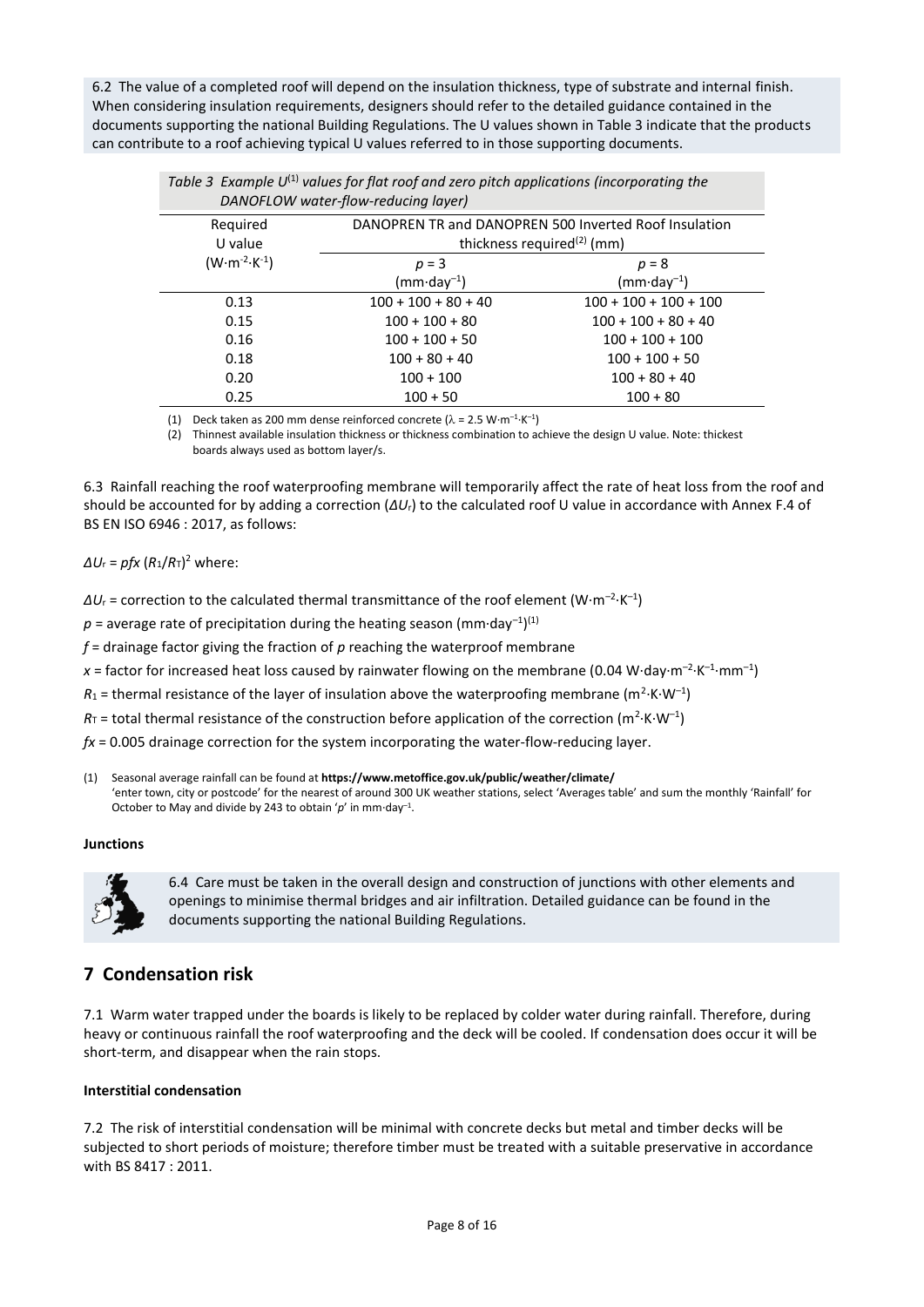

7.3 Roofs will adequately limit the risk of interstitial condensation when they are designed and constructed in accordance with BS 5250 : 2011, Section 4 and Annexes D and H. Further guidance may be obtained from BRE Report BR 262 : 2002.

#### **Surface condensation**



7.4 Roofs will adequately limit the risk of surface condensation when the thermal transmittance (U value) does not exceed 0.35 W·m<sup>-2</sup>·K<sup>-1</sup> at any point and the junctions with walls are designed in accordance with section 6.3 of this Certificate.



7.5 In Scotland, roofs will adequately limit the risk of surface condensation when the thermal transmittance (U value) does not exceed 1.2 W $\cdot$ m<sup>-2</sup> $\cdot$ K<sup>-1</sup> at any point. Guidance may be obtained from BS 5250 : 2011, Annex H. Further guidance may be obtained from BRE Report BR 262 : 2002 and section 6.3 of this Certificate.

## **8 Resistance to foot traffic**

When covered with a ballast layer, as specified in section 4, the products can accept the pedestrian foot traffic and light concentrated loads likely to be encountered in service.

## **9 Behaviour in relation to fire**



9.1 DANOPREN TR and DANOPREN 500 Inverted Roof Insulation boards have a reaction to fire classification\* of Class E to BS EN 13501-1 : 2007 $^{(1)}$ .

(1) AFITI-LICOF Report No 3460T18-2, 6 July 2018. Copies can be obtained from the Certificate holder.



9.2 The use of the products, when used in protected or inverted roof specifications, including an inorganic covering listed in the Annex of Commission Decision 2000/553/EC, can be considered to be unrestricted under the national Building Regulations.

9.3 The designation of other roof covering specifications should be confirmed as required by the national Building Regulations.



9.4 The products should not be used on balconies on buildings in England that have a storey at least 18 m above ground level and which contain: one or more dwellings, an institution, a room for residential purposes (excluding any room in a hostel, hotel or boarding house), student accommodation, care homes, sheltered housing, hospitals or dormitories in boarding schools.



9.5 The products should not be used on balconies in Scotland on buildings that have a storey more than 11 m above the ground.

9.6 DANOPREN TR and DANOPREN 500 Inverted Roof Insulation should not be laid over compartment walls.

# **10 Effect on roof coverings**

10.1 The protected inverted roof system will provide solar protection and also limit the range of temperatures to which the waterproofing membrane will be subjected. Placing the insulation on top of the roof covering will normally lead to an extended life of the waterproof membrane.

10.2 Separation or cushion layers between the insulation boards and the roof waterproofing may be needed in some circumstances (see section 4.11 of this Certificate).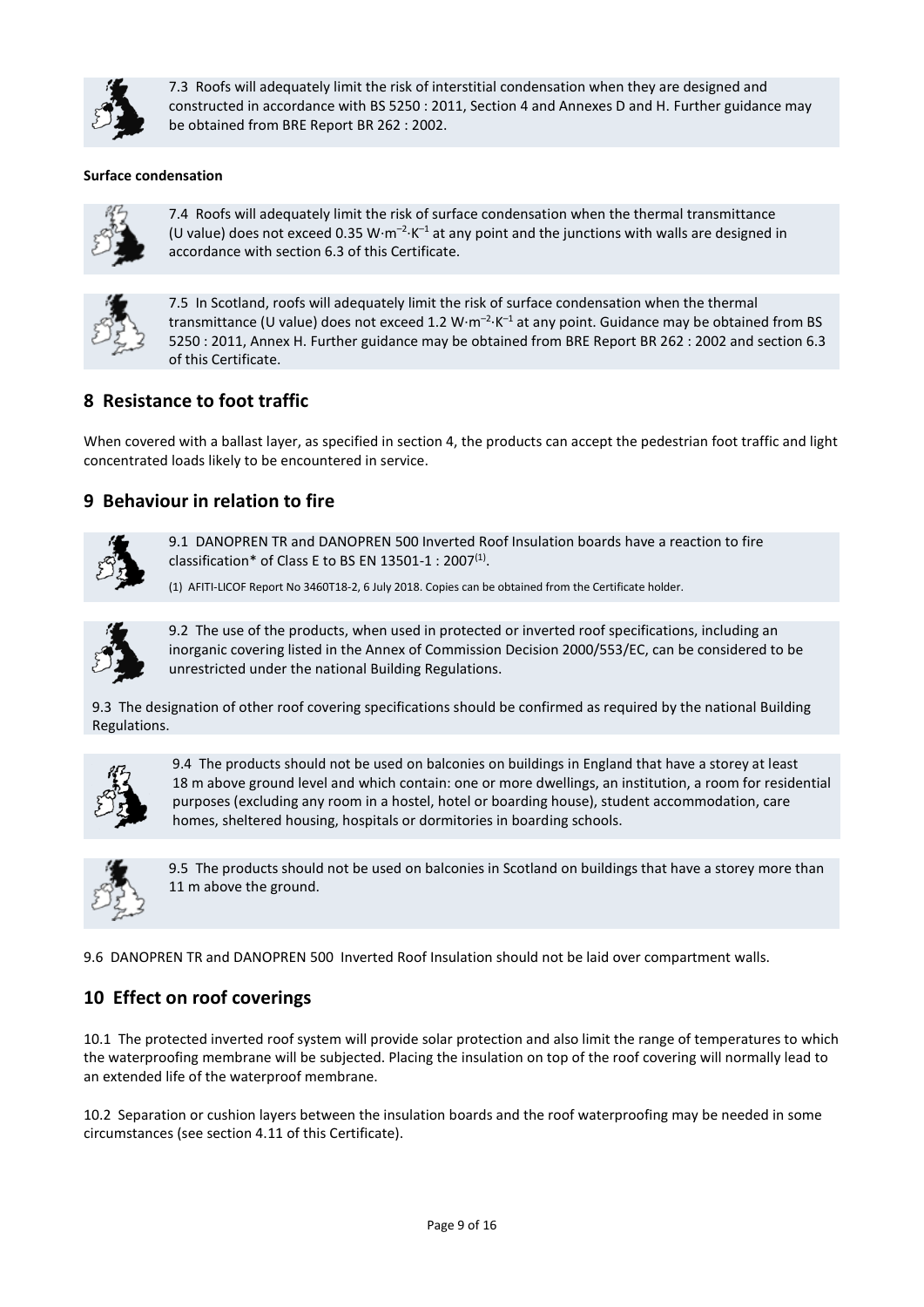## **11 Maintenance**



11.1 The inverted roof concept should require little or no maintenance, other than annual removal of any plants (in the case of gravel/paving finish), cleaning/checking of water outlets and gutters if necessary and checking that the gravel ballast is still in place and not interfering with or blocking gullies or outlets. Any displaced ballast (for example, by wind scouring) should be promptly returned to its original state.

11.2 The use of chemicals (eg weed killers) should be checked for compatibility with the insulation, water-flowreducing layer and deck waterproofing layer. The Certificate holder can advise on the suitability of a particular product.

11.3 Should a leak occur in the waterproof membrane, it must be repaired following removal of the gravel ballast or paving ballast layer, water-flow-reducing layer and the insulation boards. Correct reinstatement of these layers must be carried out, taking care not to damage the water-flow-reducing layer.

# **12 Durability**



12.1 DANOPREN TR and DANOPREN 500 Inverted Roof Insulation are rot resistant and, as long as the water-flow-reducing layer remains undamaged, will have a life of at least 25 years under normal service conditions.

12.2 To avoid the risk of UV degradation, care must be taken to ensure that the gravel ballast or paving, once installed, provides cover to the insulation and the water-flow-reducing layer at all times.

### **Installation**

### **13 General**

13.1 DANOPREN TR and DANOPREN 500 Inverted Roof Insulation should be installed in accordance with the Certificate holder's instructions and this Certificate.

13.2 It is essential to establish that the roof waterproofing has been installed correctly and that it is weathertight, clean and free from any extraneous matter. Every joint between sheets, flashing and other details must be checked to ensure that the roof covering is suitable for an inverted roof specification.

13.3 DANOPREN TR and DANOPREN 500 Inverted Roof Insulation is laid in a brick bond pattern; it is essential that all joints between the boards are tight and that no gaps exist where they meet rooflights, edge details and other services which perforate the roof deck. The boards can be cut easily using a fine-tooth saw, sharp knife or a hot wire cutter.

13.4 When the products are to be placed over a loose-laid roof covering, they should be installed and ballasted as soon as possible to protect the covering from the effects of wind uplift (see sections 4.12 to 4.15) and installers must take care not to damage the existing roof waterproofing.

13.5 The insulation boards are light and may be installed in any weather but, due to their size, care will be needed in high winds. Installers must not carry them near to parapets or apertures in the deck and, once placed, they must be covered with the water-flow-reducing layer and ballasted as soon as possible.

13.6 The ballast loading layer should be installed in accordance with BS 6399-2 : 1997, BS EN 1991-1-4 : 2005, BRE Digest 295 : 1985 and BRE Digest 311 : 1986.

13.7 The ballast loading layer must be applied as work progresses to protect the insulation and the water-control layer from the effects of wind uplift, solar degradation and foot traffic.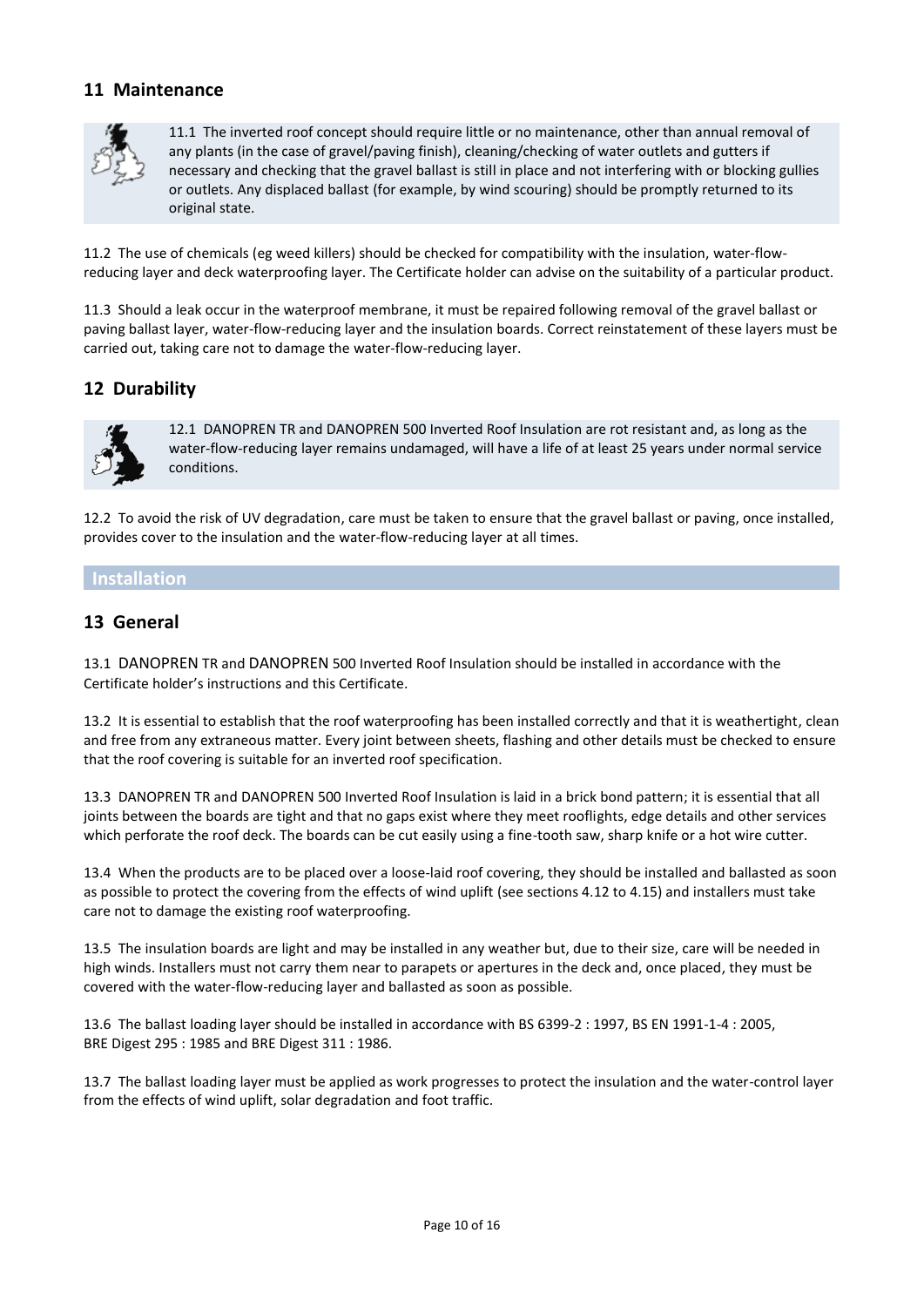#### **Upgrading roofs**

13.8 In existing roofs, the requirements of sections 13.1 to 13.7 also apply. In addition, the existing roofing and substructure must be examined for degradation and, where necessary, repairs made. Particular consideration should be given to the condensation risk that the existing roof structure may present (see section 7 of this Certificate).

13.9 Where, for example, parapets, details and services have insufficient height to accommodate the increased depth of insulation/protection, due provision needs to be made (a minimum of 150 mm from the top of the gravel to the top of the skirtings must be provided).

13.10 If upgrading involves laying the products on existing inverted roof insulation, the advice of the Certificate holder should be sought.

13.11 Rainwater outlets may need to be modified or replaced to suit, eg by the installation of gravel guards.

# **14 Procedure**

14.1 The DANOPREN TR and DANOPREN 500 Inverted Roof Insulation and the water-flow-reducing layer are laid in accordance with the Certificate holder's instructions and this Certificate.

14.2 Single-layer roofing must be inspected carefully – this must include an examination for perforation and for the likelihood of subsequent perforation from beneath (by, for example, uneven decks and protruding nail heads).

14.3 The water-flow-reducing layer should be loose-laid over the insulation, at right angles to the slope, with 300 mm unsealed lap joints overlapping in the downward direction of the flat roof slope. At upstands and penetrations, the water-flow-reducing layer must be turned up to finish above the surface of the ballast layer (protected by a cover flashing) and turned down at drainage outlets.

14.4 The ballast layer must then be laid over the filter/water-flow-reducing layer as soon as possible, to prevent flotation, wind uplift, UV degradation and damage from foot traffic.

#### **Gravel ballast finish**

14.5 The gravel ballast layer (see sections 4.13, 4.14 and 9.2) must be carefully placed directly over the water-flowreducing layer to ensure complete depth and cover is achieved over the entire surface of the system.

14.6 Gravel must not contain excessive fines in order to prevent clogging of gullies and outlets and to discourage organic growth.

#### **Paving slab finish**

14.7 Standard pressed concrete, cast stone or mineral paving slabs of at least 40 mm thickness (see sections 4.15 and 9.2) must be carefully placed directly over the water-flow-reducing layer to ensure complete cover is achieved over the entire surface of the system. Paving slabs can either be laid fully supported, or may be supported using proprietary support/spacer pads.

14.8 Typical construction details are given in the following Figures: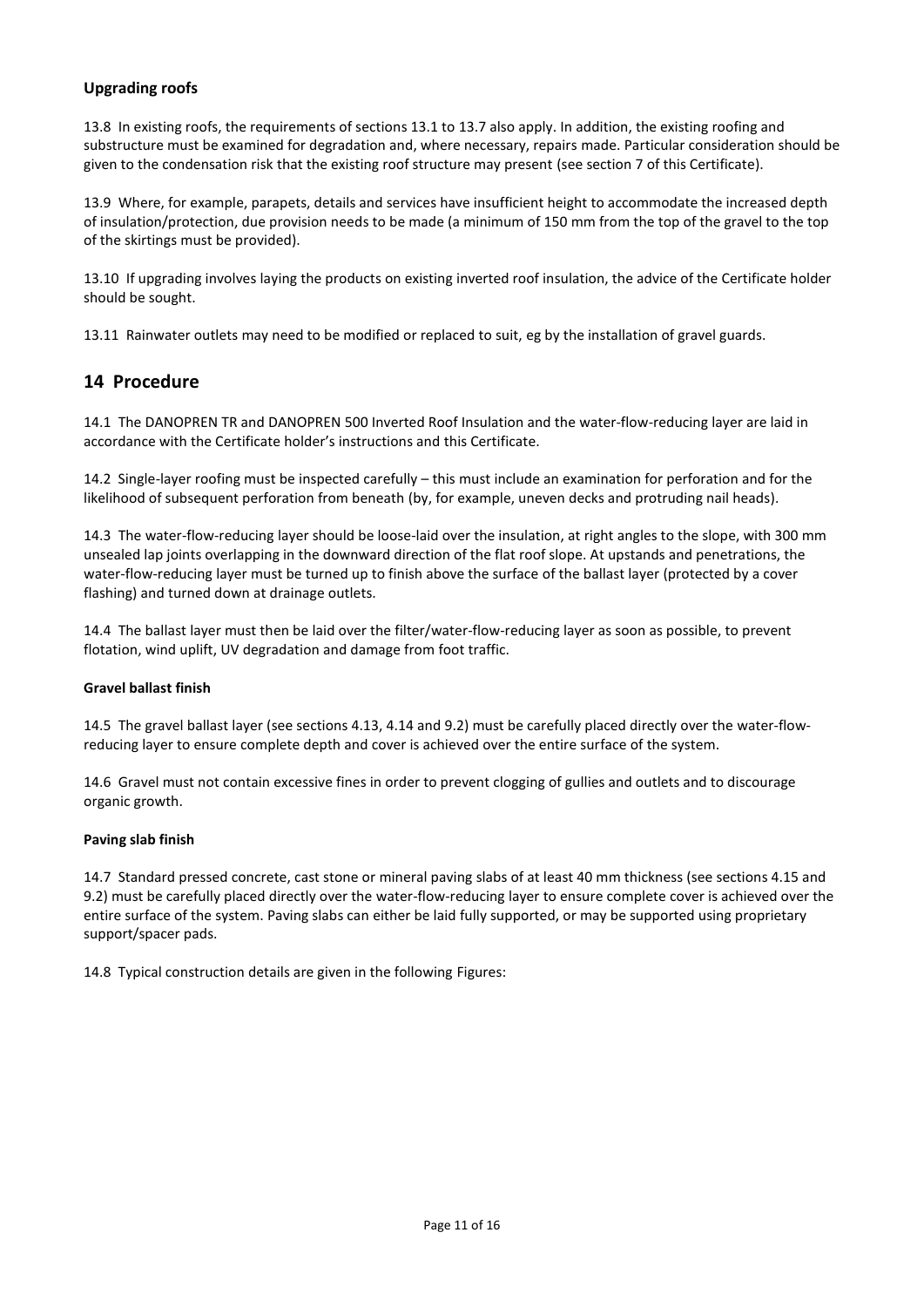

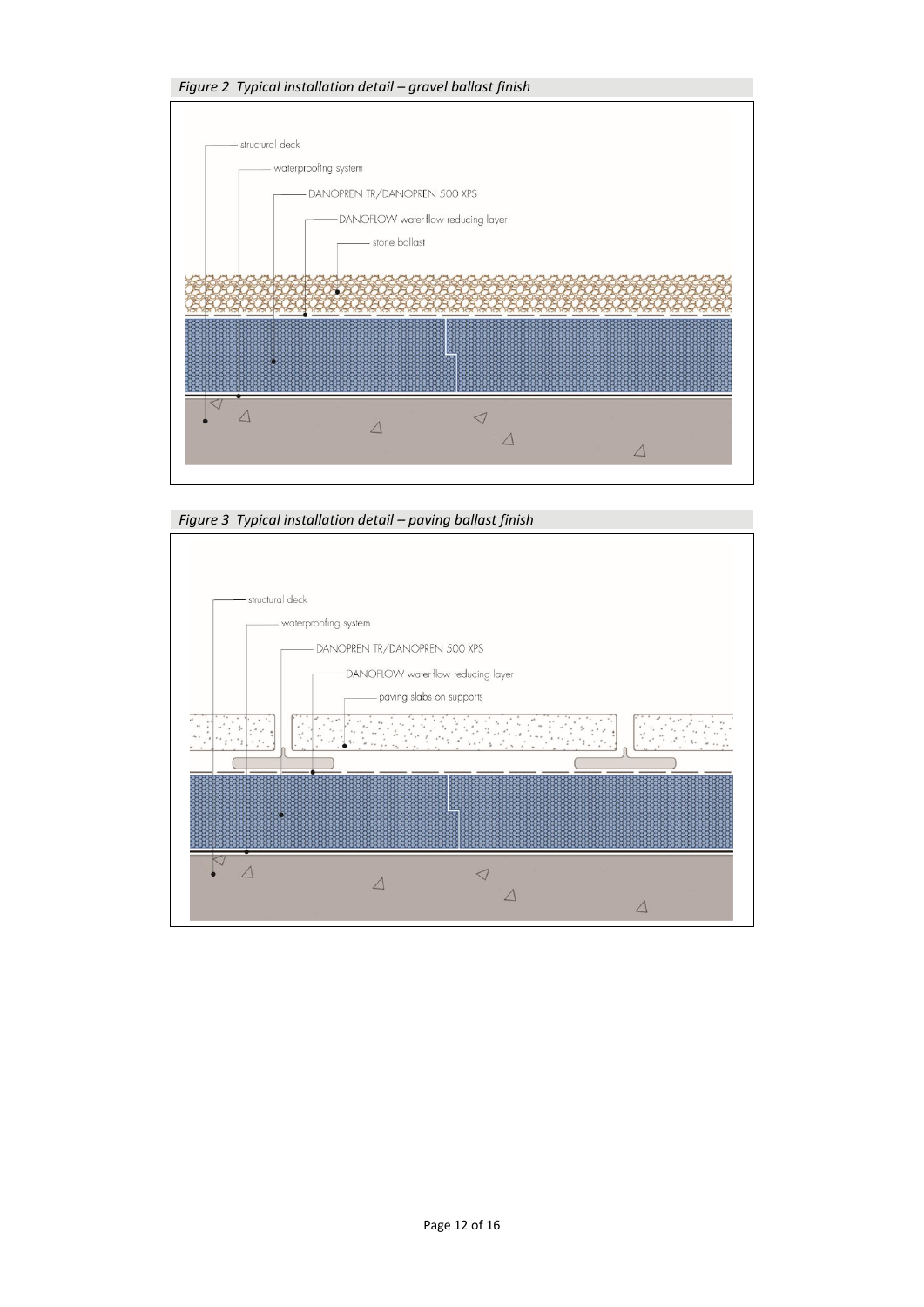

*Figure 5 Water outlet detail – paving ballast finish*

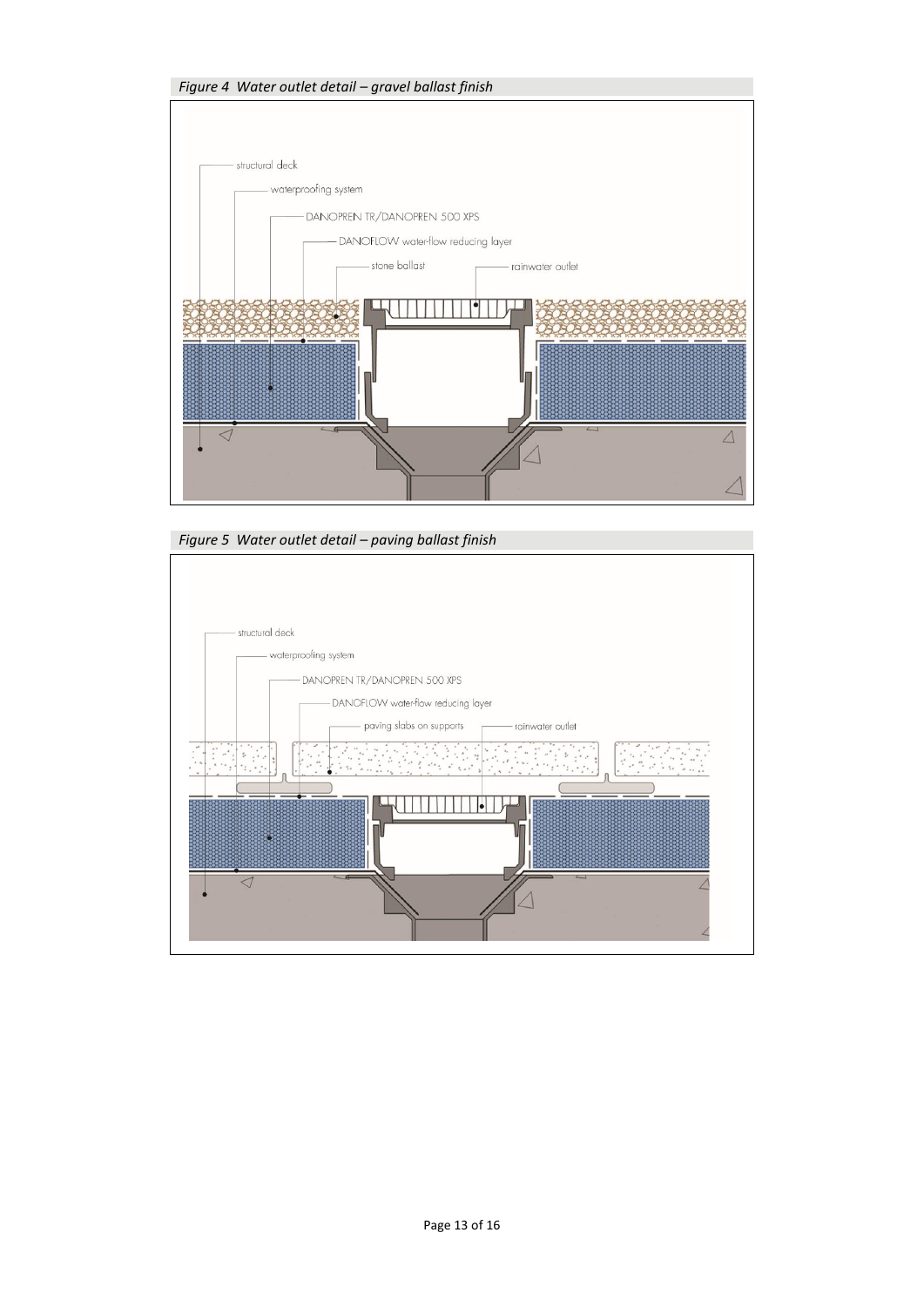

# **Technical Investigations**

### **15 Tests**

15.1 Results of tests carried out on the DANOPREN TR and DANOPREN 500 Inverted Roof Insulation boards were assessed, to determine:

- thermal conductivity
- compressive strength
- water vapour permeability
- long-term water absorption by diffusion
- resistance to freeze-thaw of the thermal insulation
- water flow through an inverted roof kit
- deformation under specified compressive load and temperature
- dimensional stability
- reaction to fire classification.

15.2 Results of tests carried out on the DANOFLOW water-flow-reducing layer were assessed, to determine:

- tensile strength and elongation
- resistance to tear
- dimensional stability
- resistance to water penetration
- resistance to artificial ageing
- water vapour transmission
- resistance to penetration of air.

### **16 Investigations**

16.1 Existing data on durability and properties in relation to fire were evaluated.

- 16.2 A calculation was undertaken to confirm the declared ( $\lambda_D$ ) and design ( $\lambda_U$ ) thermal conductivities.
- 16.3 A series of U value calculations was carried out.
- 16.4 A condensation risk analysis was carried out.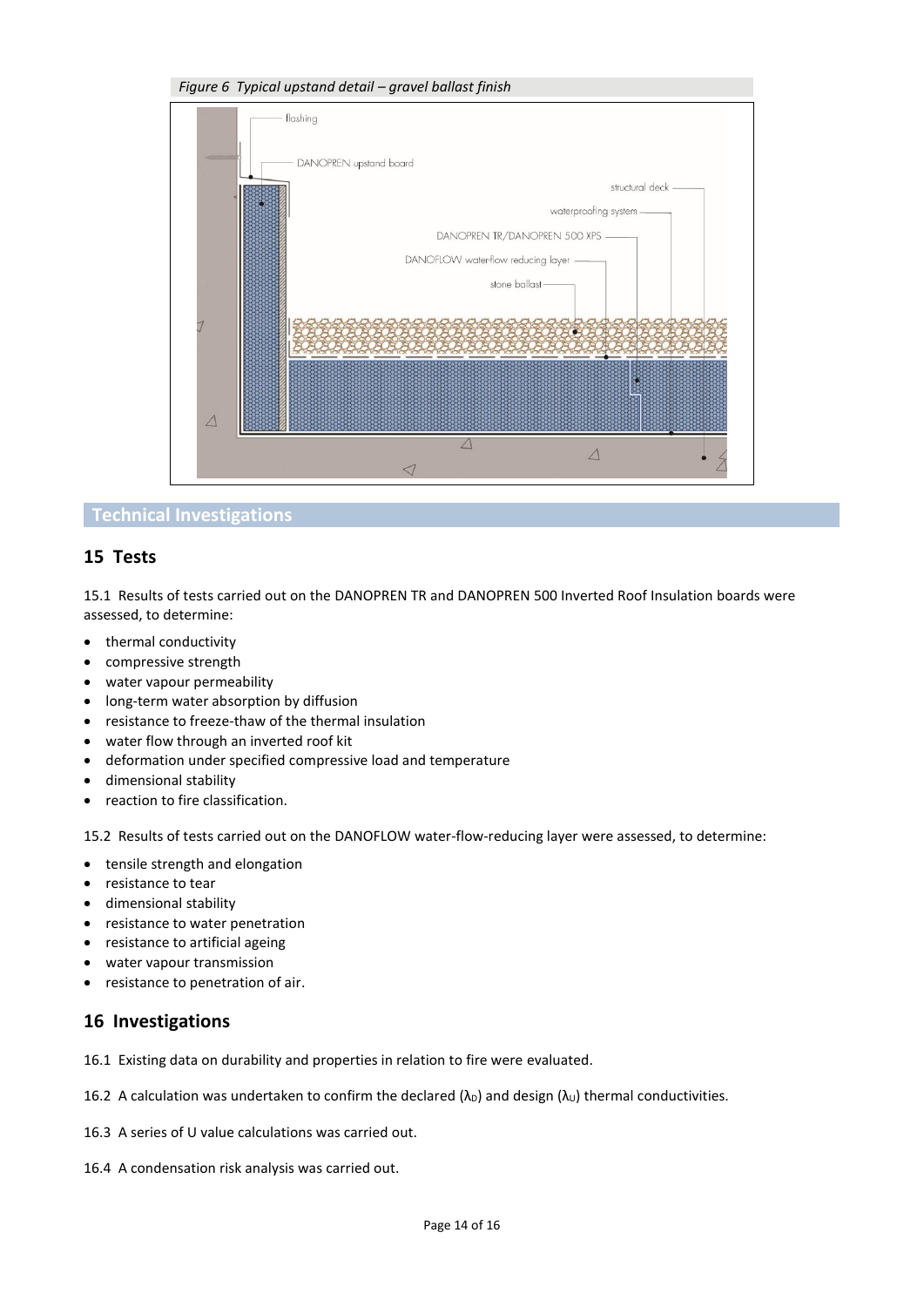16.5 The manufacturing process was evaluated, including the methods adopted for quality control, and details were obtained of the quality and composition of materials used.

#### **Bibliography**

BBA Information Sheet No 4 *Inverted roofs – Drainage and U value corrections*

BRE Digest 295 : 1985 *Stability under wind load of loose-laid external roof insulation boards*

BRE Digest 311 : 1986 *Flat roof design: the technical options*

BRE Report BR 262 : 2002 *Thermal insulation: avoiding risks*

BRE Report BR 443 : 2006 *Conventions for U-value calculations*

BS 5250 : 2011 + A1 : 2016 *Code of practice for control of condensation in buildings*

BS 6229 : 2018 *Flat roofs with continuously supported coverings — Code of practice*

BS 6399-2 : 1997 *Loading for buildings – Code of practice for wind loads*

BS 8217 : 2005 *Reinforced bitumen membranes for roofing — Code of practice*

BS 8218 : 1998 *Code of practice for mastic asphalt roofing*

BS 8417 : 2011 + A1 : 2014 *Preservation of wood — Code of practice*

BS 8747 : 2007 *Reinforced bitumen membranes (RBMs) for roofing — Guide to selection and specification*

BS EN 1991-1-2 : 2002 *Eurocode 1 — Actions on structures — General actions — Actions on structures exposed to fire* NA to BS EN 1991-1-2:2002 UK National Annex to *Eurocode 1 — Actions on structures — General actions — Actions on structures exposed to fire*

BS EN 1991-1-4 : 2005 *Eurocode 1 — Actions on structures — General actions — Wind actions* NA to BS EN 1991-1-4 : 2005 UK National Annex to *Eurocode 1 : Actions on structures — General actions — Wind actions*

BS EN 12056-3 : 2000 *Gravity drainage systems inside buildings — Roof drainage, layout and calculation*

BS EN 13164 : 2012 *Thermal insulation products for buildings — Factory made extruded polystyrene (XPS) products — Specification*

BS EN 13501-1 : 2007 + A1 : 2002 *Fire classification of construction products and building elements —Classification using test data from reaction to fire tests*

BS EN ISO 6946 : 2017 *Building components and building elements — Thermal resistance and thermal transmittance — Calculation method*

BS EN ISO 9001 : 2015 *Quality management systems — Requirements*

LRWA Guidance Note No.7 : 2012 *— Specifier Guidance for Flat Roof Falls*